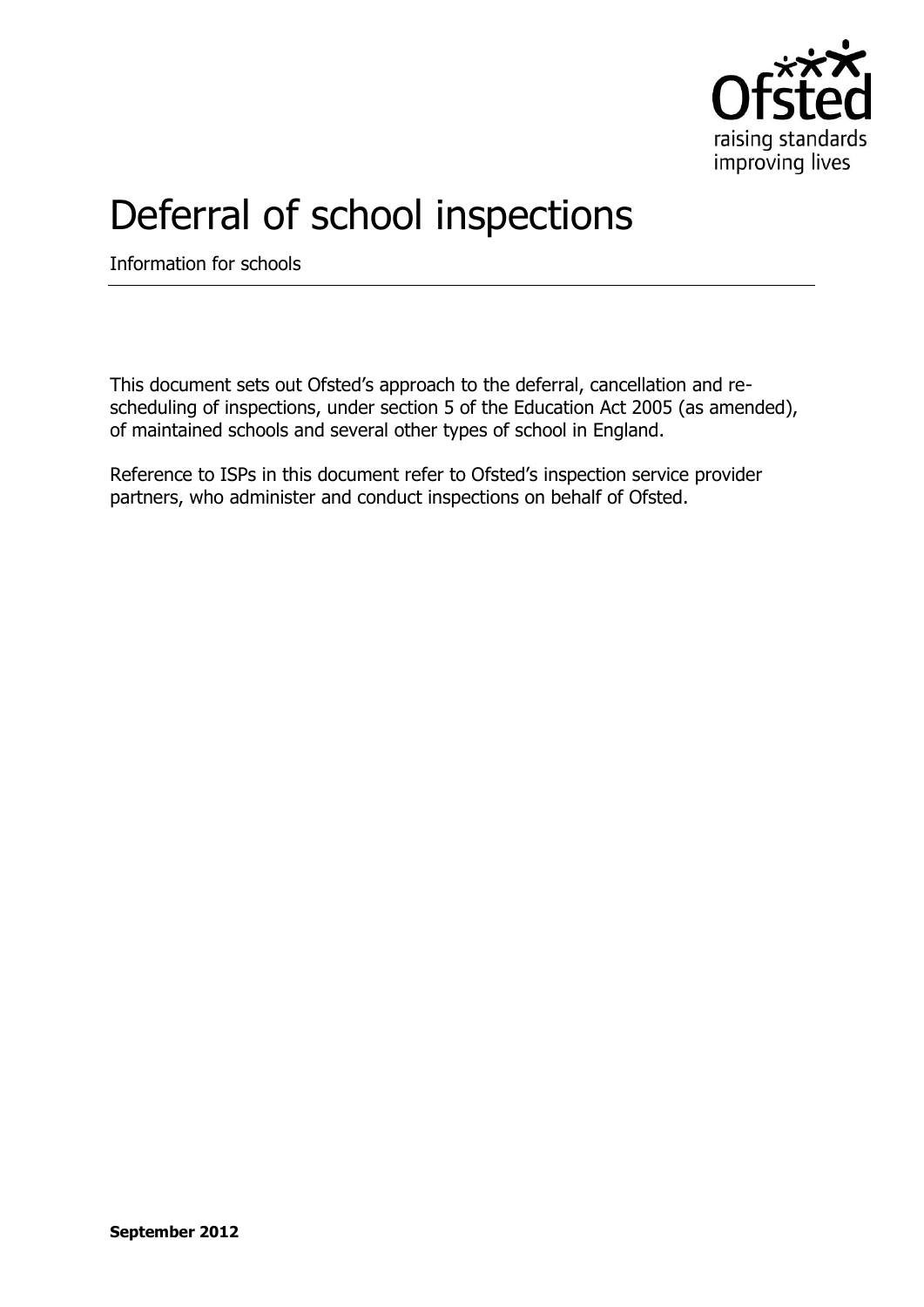

## **Deferral of school (section 5) inspections**

There are a limited number of circumstances in which a decision can be taken that an inspection should not go ahead on the planned dates. The purpose of this policy is to set out Ofsted's approach to the deferral, cancellation and re-scheduling of inspections. The policy does not apply to decisions to re-schedule the start date of an inspection within five working days.

Ofsted's policy is that deferral or cancellation should only be granted if:

- The headteacher or the appropriate authority or a member of the school's senior management team is subject to a current police investigation which would be compromised by an inspection of the school.
- The school has experienced a recent major incident, such as a fatal accident to a pupil or member of staff.
- The school is due to close and Her Majesty's Chief Inspector (HMCI) has decided, in accordance with section 5 of the Education Act 2005 that no useful purpose will be served in inspecting it. This should normally only apply when:
	- having followed the required statutory process, the proposed closure has been formally approved by a decision of the local authority (LA) or the Schools Adjudicator, as appropriate, under the school organisation statutory local decision making regime
	- $-$  the date of closure is within six months of the inspection.
- HMCI agrees that the inspection is likely to cause significant disruption to the provision of education or distress to many pupils within the school.
- $\blacksquare$  The school is closed to all pupils for example, owing to a staff training day or adverse weather conditions – for at least half of the period for which the inspection has been scheduled.
- $\blacksquare$  At least three quarters of the pupils will not be at school for example, owing to a school trip or a religious festival – for at least half of the period for which the inspection has been scheduled.
- $\blacksquare$  The school has very recently converted to become an academy school in such circumstances HMCI reserves the right to schedule the academy's first inspection at a later date.
- Other exceptional circumstances which, in the judgement of Ofsted's Regional Director (RD), justify deferral or cancellation of the inspection. The nature of such circumstances should be recorded fully.

Applications to defer a planned inspection on the grounds that the headteacher is out of school will not be accepted as pupils at the school are still receiving education.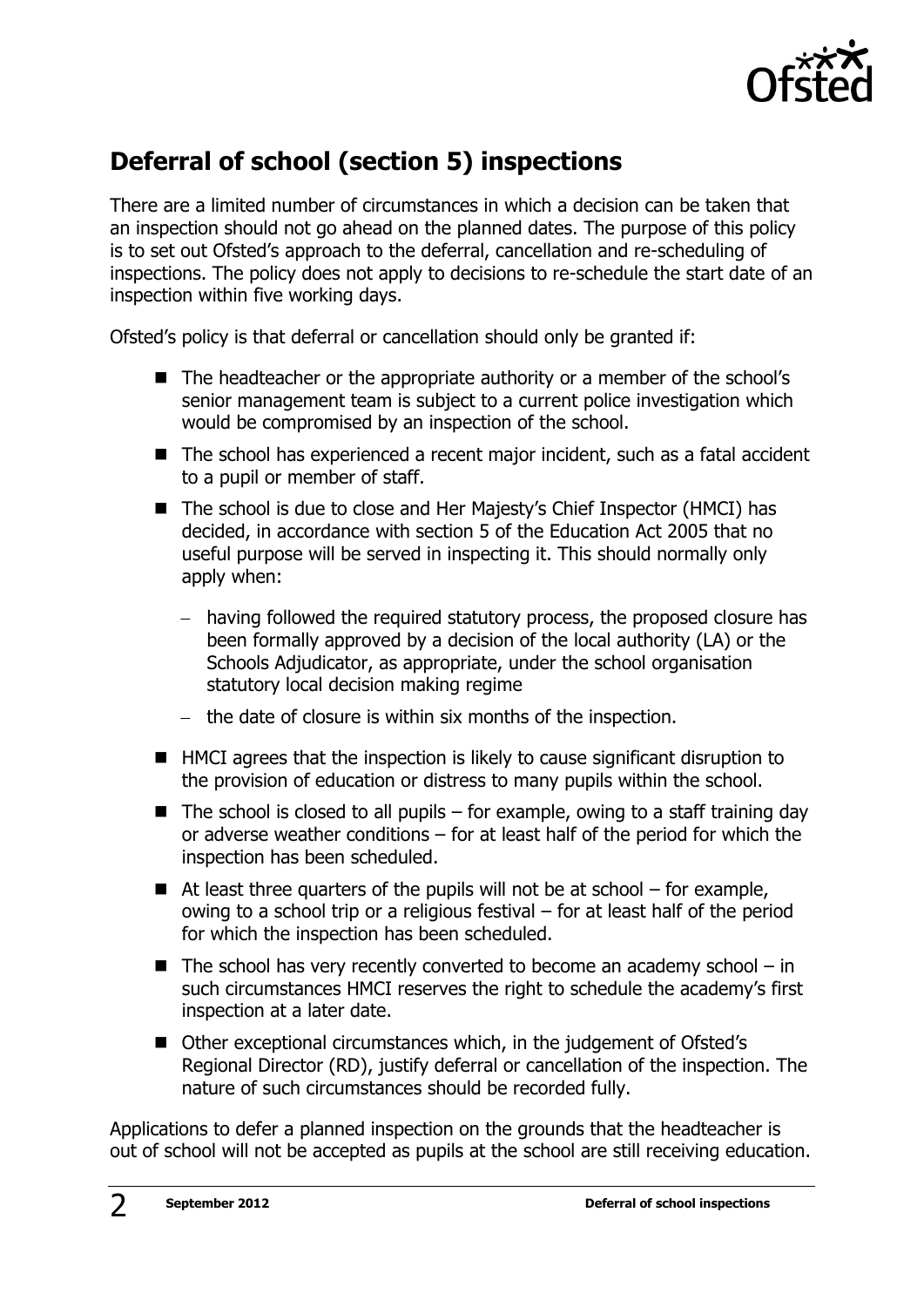

Building work will not be a reason for deferral if pupils are in the school.

In the case of illness or death of the headteacher, the RD will determine whether the inspection will take place.

Subject to the discretion of the RD, the criteria for deferral and cancellation will also be applied to decisions to re-schedule or to accept scheduling requests.

## **Deferral Process**

The chart below is the process followed by lead inspectors.